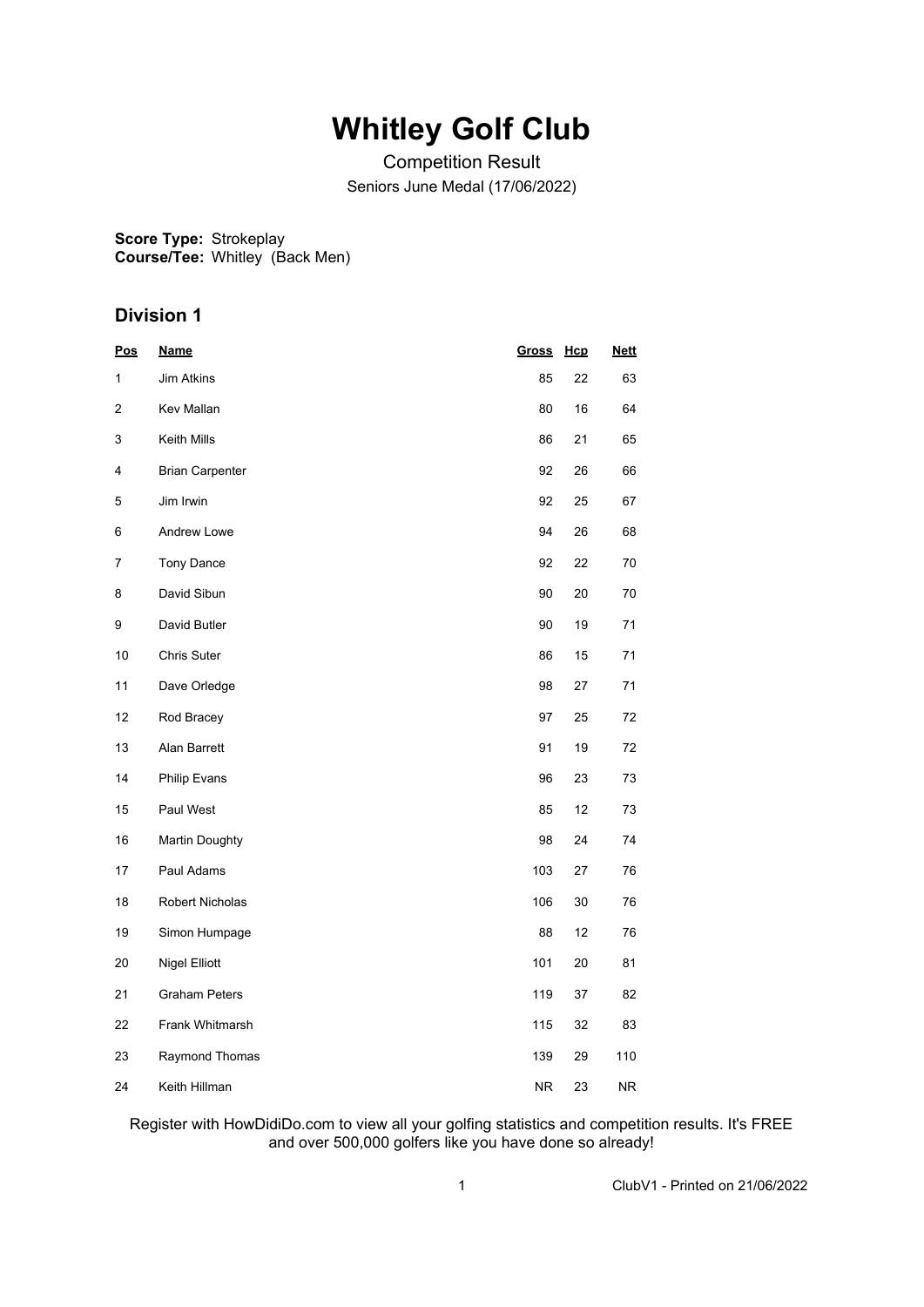**Score Type:** Strokeplay **Course/Tee:** Whitley (Back Men)

#### **Division 1**

**Pos Name Gross Hcp Nett**

Register with HowDidiDo.com to view all your golfing statistics and competition results. It's FREE and over 500,000 golfers like you have done so already!